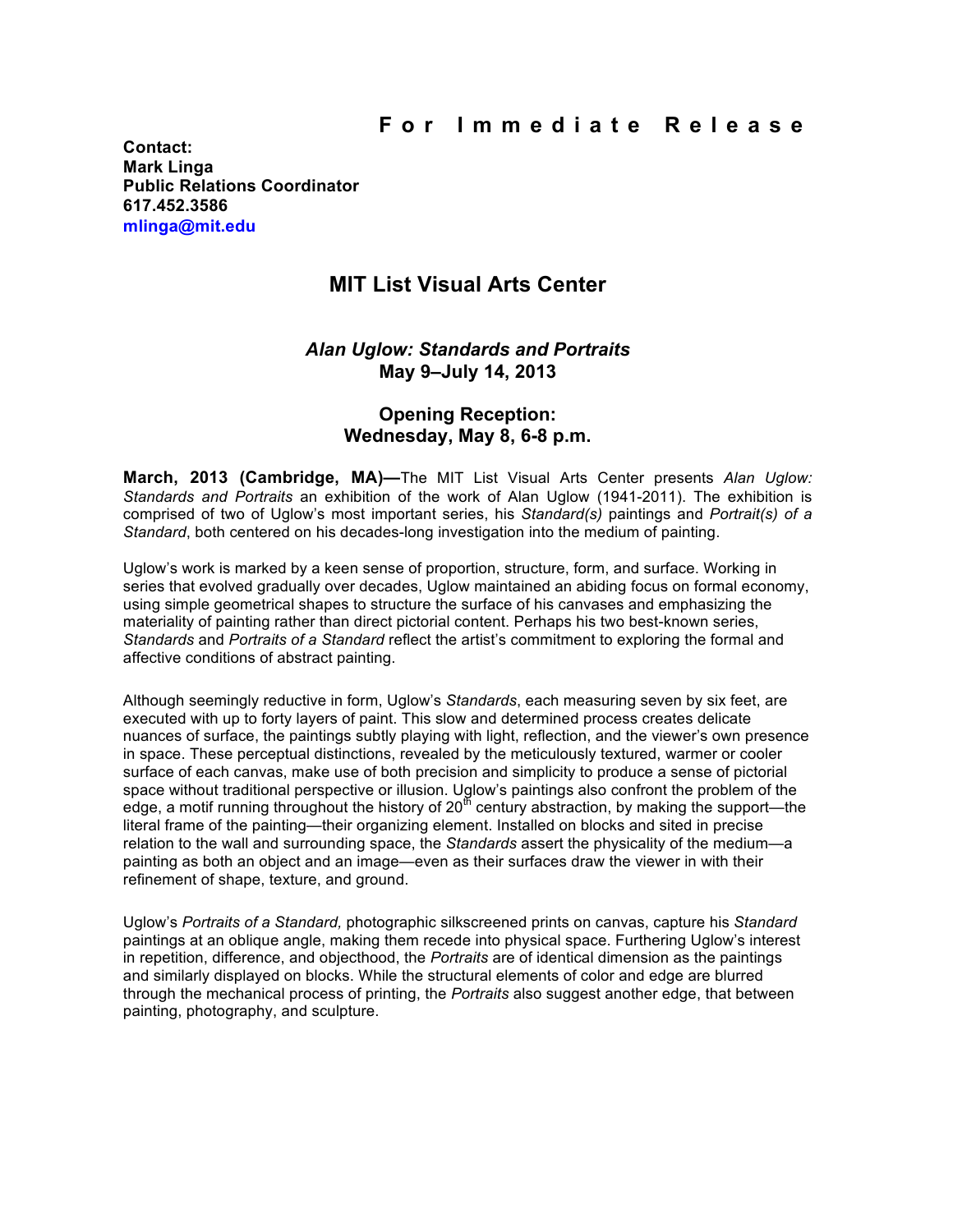### **About the Artist**

Alan Uglow was born in Luton, England in 1941 and died in New York in 2011. He earned a degree in painting and printmaking from the Central School of Art in London in 1962. After finishing his studies Uglow moved to New York in 1969, motivated by "the energy of New York" and his feeling that abstract art was less appreciated in Britain than in the United States. Uglow was a fixture in the New York City art community until his death. He participated in his first group show at Bykert Gallery in 1974 and in 1978 he made his solo debut in simultaneous shows at the galleries of Mary Boone (paintings) and Susan Caldwell (drawings).

Work by Alan Uglow has been featured in a number of solo and group exhibitions worldwide. A solo show of Uglow's work, curated by Bob Nickas, is on view at David Zwirner, New York through March 23, 2013. Uglow's work was also shown in a 2012 group summer show, *Standard Operating Procedures* at Blum & Poe, Los Angeles, organized by Piper Marshall. He was also exhibited in 2012 in the group show *Stand still like the hummingbird* at David Zwirner. In 2010, his work was the subject of two large exhibitions concurrently on view in Germany at the Museum Wiesbaden and the Museum Haus Esters in Krefeld. Other recent solo exhibitions include the CCNOA – Center for Contemporary Non-Objective Art, Brussels (2006) and the Gemeentemuseum, The Hague (2004). His first museum solo exhibition was held in 1992 at the Kölnischer Kunstverein in Cologne.

Uglow's work is represented in private and public collections internationally, including the Cincinnati Art Museum; Gemeentemuseum, The Hague; High Museum, Atlanta; Le Consortium, Dijon, France; Musée des Beaux-Arts, La Chaux-de-Fonds, Switzerland; Museum Haus Esters, Krefeld, Germany; Museum Wiesbaden, Germany; National Gallery of Iceland, Reykjavik; Sammlung Goetz, Munich; Sammlung Lafrenz, Hamburg; Staatliche Museen zu Berlin; and the Stedelijk Museum, Amsterdam.

*Alan Uglow: Standards and Portraits* is curated by List Center curator João Ribas.

Support for this exhibition has been generously provided by the Council for the Arts at MIT, the Massachusetts Cultural Council, the Office of the Associate Provost at MIT, the MIT List Visual Arts Center Advisory Committee, and the Friends of the List.





#### **About the MIT List Visual Arts Center**

In 1950 MIT established the Hayden Gallery that was located in the Charles Hayden Memorial Library. The gallery served as a venue for a program of changing exhibitions. In 1985 the Hayden Gallery was renamed the List Visual Arts Center in recognition of a gift from Vera and Albert List that relocated the gallery to its current location on the ground floor of the Wiesner Building which was designed by MIT alumnus I.M. Pei (B.S. Architecture, 1940), and Partners Architects.

Over the years the MIT List Visual Arts Center has become highly respected as one of the most significant university art galleries in the country for its innovative, provocative, and scholarly exhibitions and publications. Just as MIT pushes at the frontiers of scientific inquiry, it is the mission of the List Visual Arts Center to explore challenging, intellectually inquisitive, contemporary art making in all media. In addition to presenting 6-9 exhibitions annually, the List Center presents a broad range of education programs in conjunction with its exhibition programming. The Center maintains and adds to MIT's permanent collection of over 3,500 artworks that includes dozens of